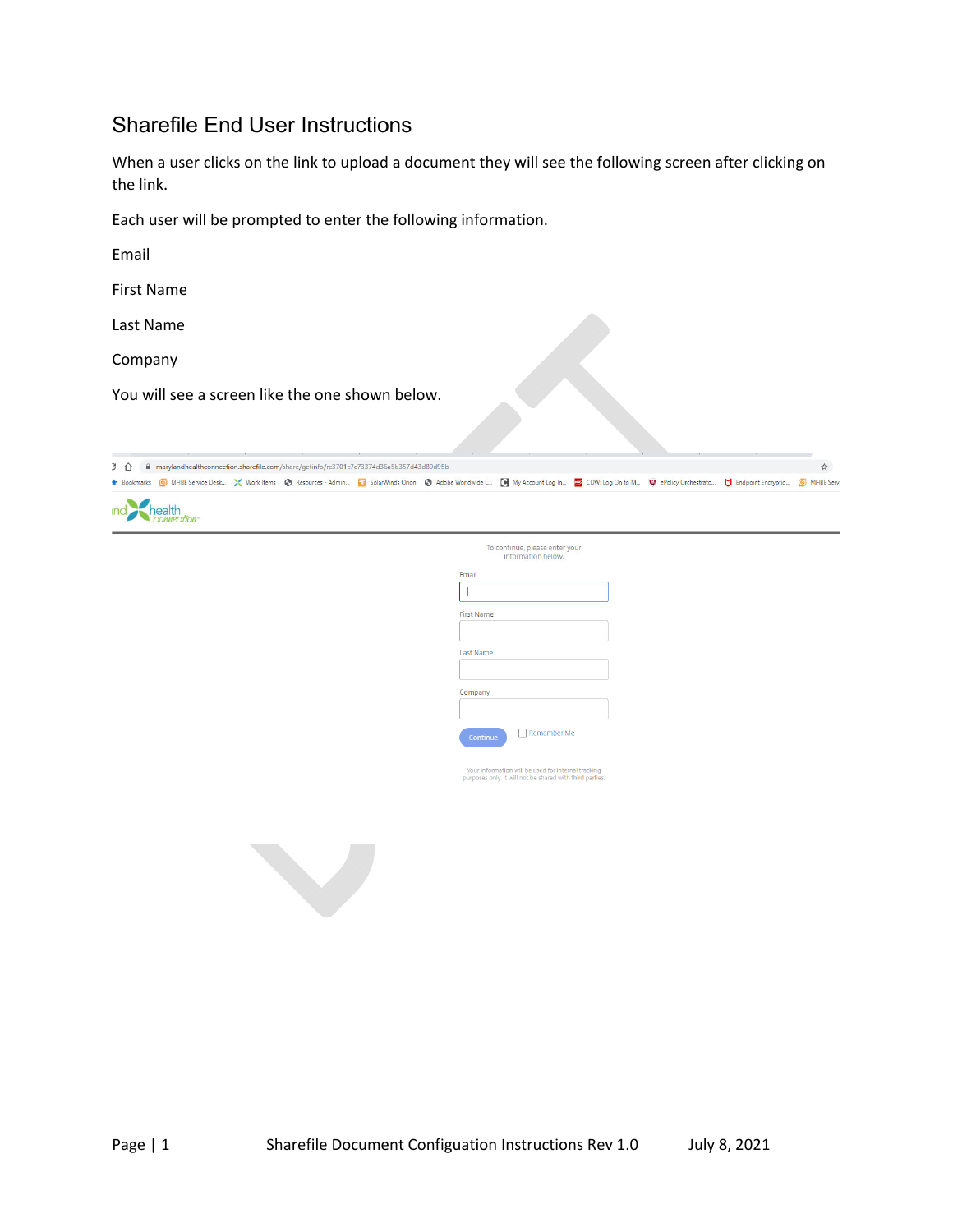Please note – All the fields are requested

| maryland health                                          |                                                                                                                 |  |
|----------------------------------------------------------|-----------------------------------------------------------------------------------------------------------------|--|
|                                                          | To continue, please enter your<br>information below.                                                            |  |
|                                                          | Email                                                                                                           |  |
|                                                          |                                                                                                                 |  |
|                                                          | This field is required.<br>◕                                                                                    |  |
|                                                          | <b>First Name</b>                                                                                               |  |
|                                                          | This field is required.<br>◕                                                                                    |  |
|                                                          | Last Name                                                                                                       |  |
|                                                          |                                                                                                                 |  |
|                                                          | This field is required.<br>➊                                                                                    |  |
|                                                          | Company                                                                                                         |  |
|                                                          |                                                                                                                 |  |
| Remember Me<br>Continue                                  |                                                                                                                 |  |
|                                                          | Your information will be used for internal tracking<br>purposes only. It will not be shared with third parties. |  |
|                                                          |                                                                                                                 |  |
|                                                          |                                                                                                                 |  |
|                                                          |                                                                                                                 |  |
| Sample Completed Information.                            |                                                                                                                 |  |
|                                                          |                                                                                                                 |  |
|                                                          |                                                                                                                 |  |
| $\sim$ $\sim$<br>maryland<br>health<br><i>connection</i> | ω,<br>$\sim$<br>$\sim$                                                                                          |  |
|                                                          |                                                                                                                 |  |
|                                                          | To continue, please enter your<br>information below.                                                            |  |
|                                                          | Email                                                                                                           |  |
|                                                          | junaid.jalaluddin2@maryland.gov                                                                                 |  |
|                                                          | <b>First Name</b>                                                                                               |  |
|                                                          | Junaid                                                                                                          |  |
|                                                          | Last Name<br>Jalaluddin                                                                                         |  |
|                                                          | Company                                                                                                         |  |
|                                                          | MHBE                                                                                                            |  |
|                                                          | $\Box$ Remember Me                                                                                              |  |
|                                                          | Continue                                                                                                        |  |
|                                                          | Your information will be used for internal tracking<br>purposes only. It will not be shared with third parties. |  |
|                                                          |                                                                                                                 |  |
|                                                          |                                                                                                                 |  |
|                                                          |                                                                                                                 |  |
|                                                          |                                                                                                                 |  |

You will see a screen like the one shown below.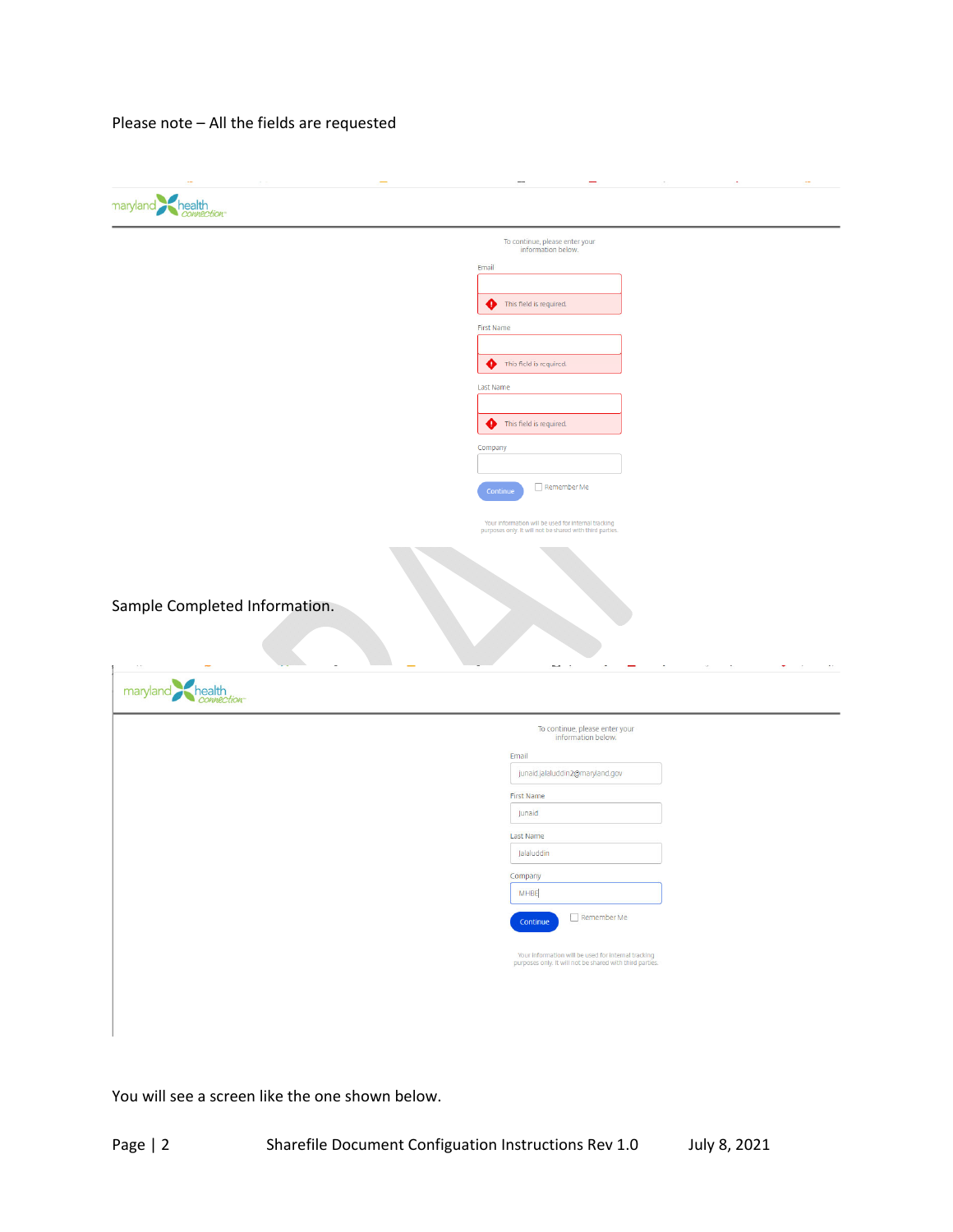| maryland health                                                                                                                                                                                                                            |                                                                         |            |  |
|--------------------------------------------------------------------------------------------------------------------------------------------------------------------------------------------------------------------------------------------|-------------------------------------------------------------------------|------------|--|
|                                                                                                                                                                                                                                            | File Request from Junaid Jalaluddin at Maryland Health Benefit Exchange |            |  |
|                                                                                                                                                                                                                                            | ↑<br>Drag files here<br><b>Browse files</b>                             |            |  |
|                                                                                                                                                                                                                                            |                                                                         |            |  |
| Upload                                                                                                                                                                                                                                     |                                                                         |            |  |
| Follow the instructions as shown on how to upload.<br>$\leftarrow$ $\rightarrow$ $\mathcal{C}$ $\hat{\Omega}$ $\hat{\mathbf{u}}$ marylandhealthconnection.sharefile.com/share/upload/fa2232586fbf4ffe<br>maryland<br>health<br>connection- |                                                                         |            |  |
|                                                                                                                                                                                                                                            | File Request from Junaid Jalaluddin at Maryland Health Benefit Exchange |            |  |
|                                                                                                                                                                                                                                            | 1 item Clear All                                                        | + Add more |  |
|                                                                                                                                                                                                                                            | $\times$   $\mu$ AnyConnect Licensing.pdf                               | 173.01 KB  |  |
| Upload<br>n sharefile i                                                                                                                                                                                                                    |                                                                         |            |  |

Once a document is added, Click on the "Upload" Icon.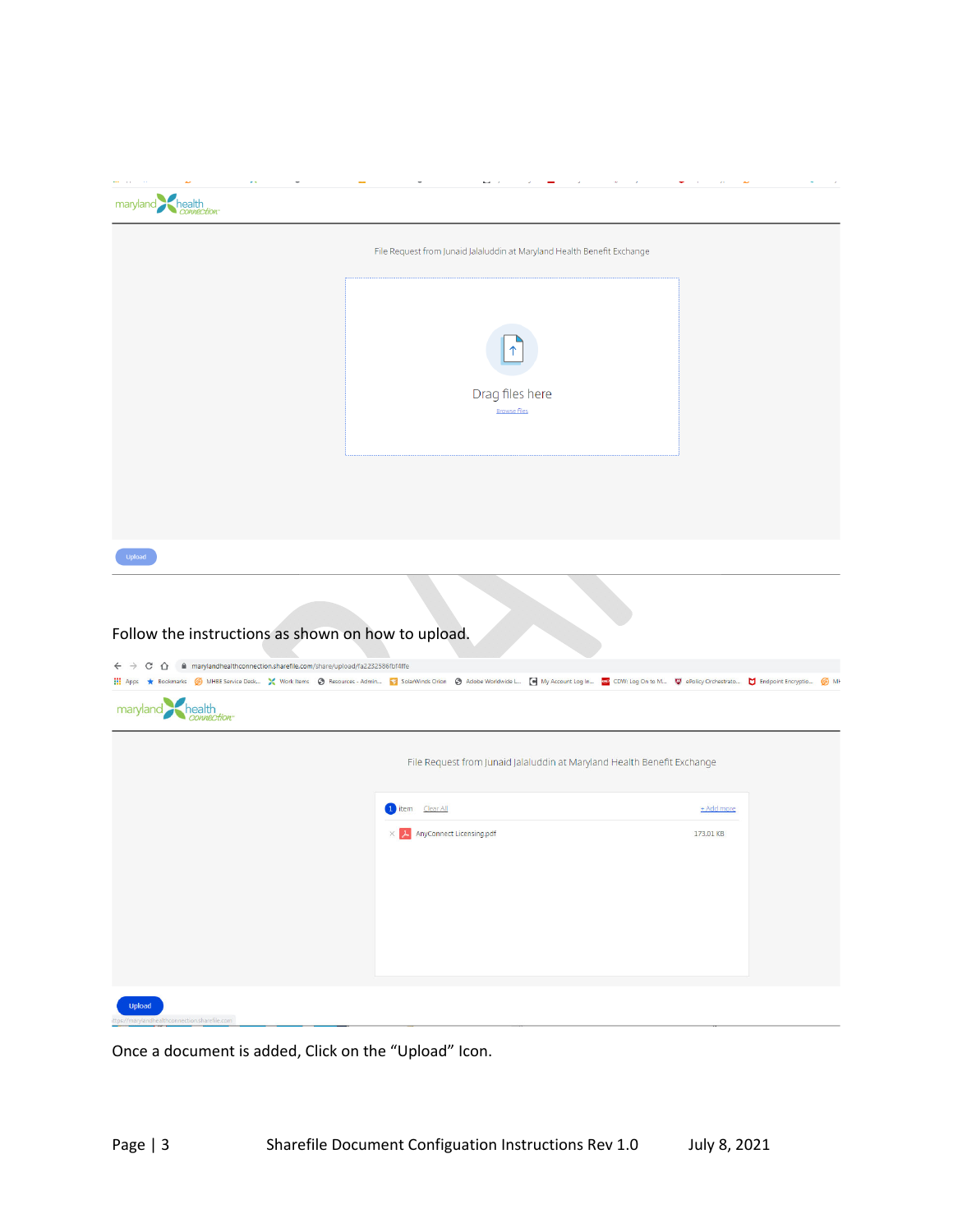Once completed the file will show "Uploaded" when completed.

You will see a screen like the one shown below.

| maryland health           |                                                                         |                                                |
|---------------------------|-------------------------------------------------------------------------|------------------------------------------------|
|                           | File Request from Junaid Jalaluddin at Maryland Health Benefit Exchange |                                                |
|                           | AnyConnect Licensing.pdf                                                | Uploaded 173.01 KB<br>$\overline{\phantom{a}}$ |
|                           | Drag files here<br><b>Browse files</b>                                  |                                                |
| Upload<br>maryland health |                                                                         |                                                |
|                           | File Request from Junaid Jalaluddin at Maryland Health Benefit Exchange |                                                |
|                           | ↑<br>Drag files here<br><b>Browse files</b>                             |                                                |
| Upload                    |                                                                         |                                                |

Click on Browse Files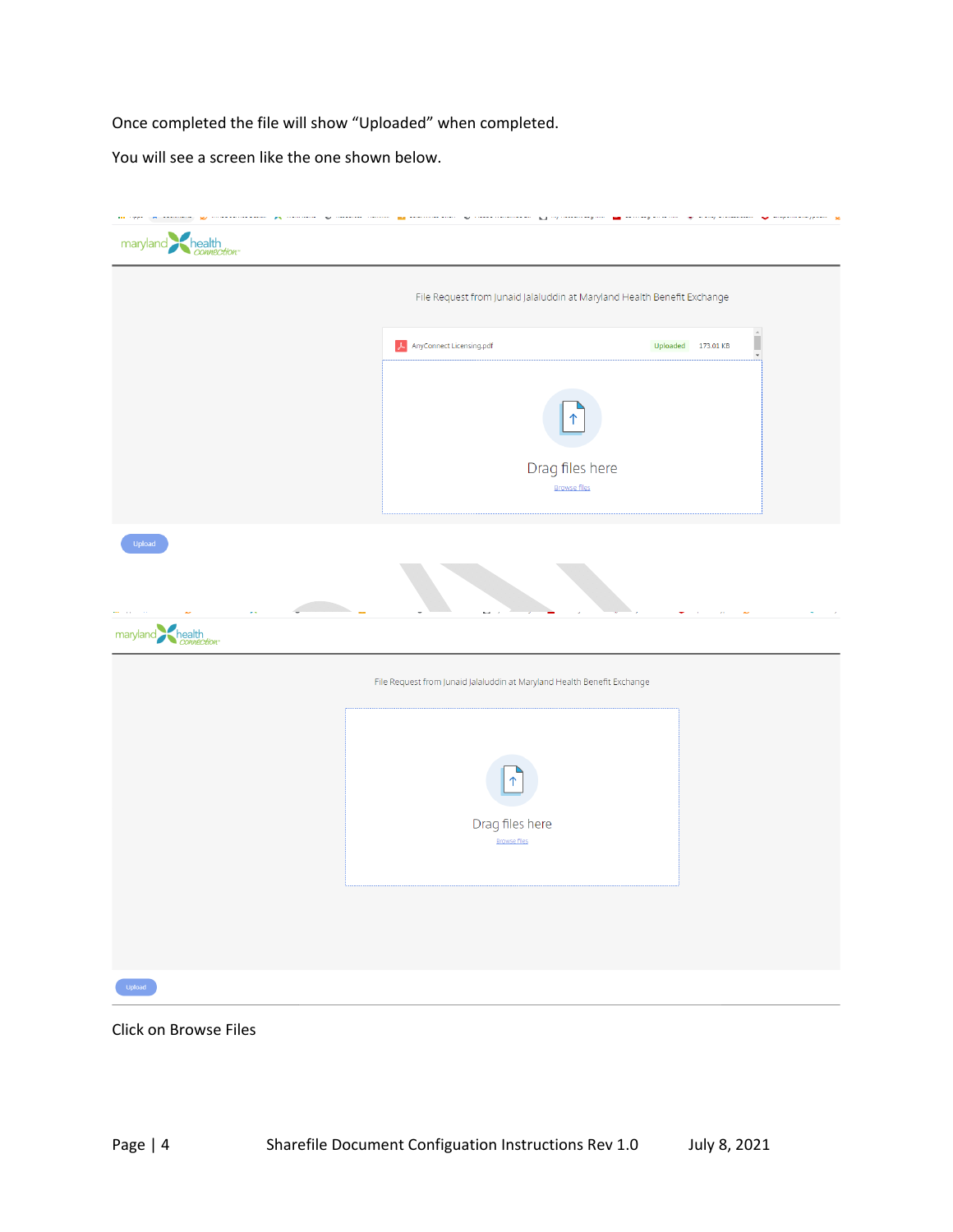



Browse to the location that has the file.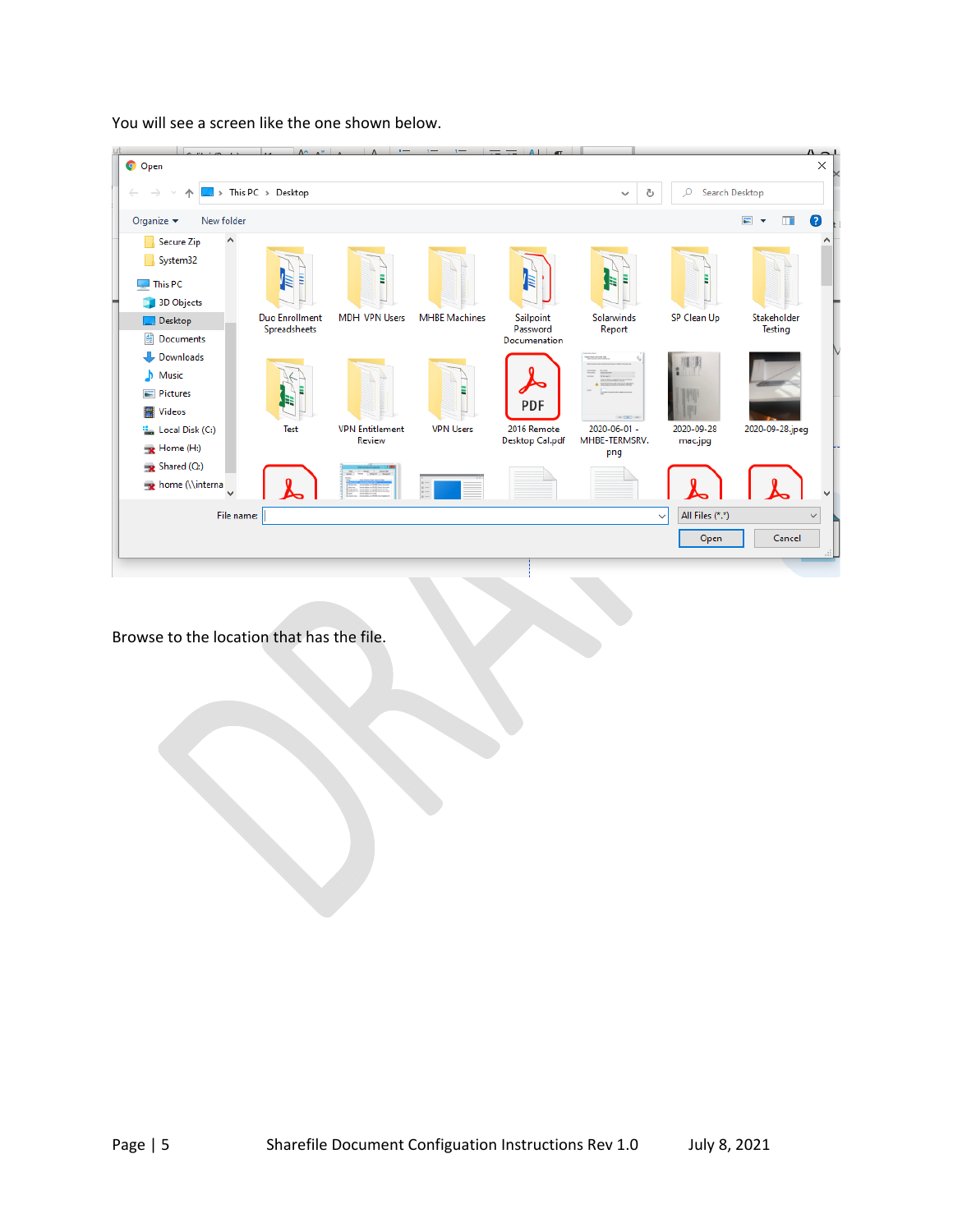Browse to the location that has the file. Click on "Open" when you have the file selected.



Click on upload.

Upload

MHBE SecureCRT 2021.pdf

103.35 KB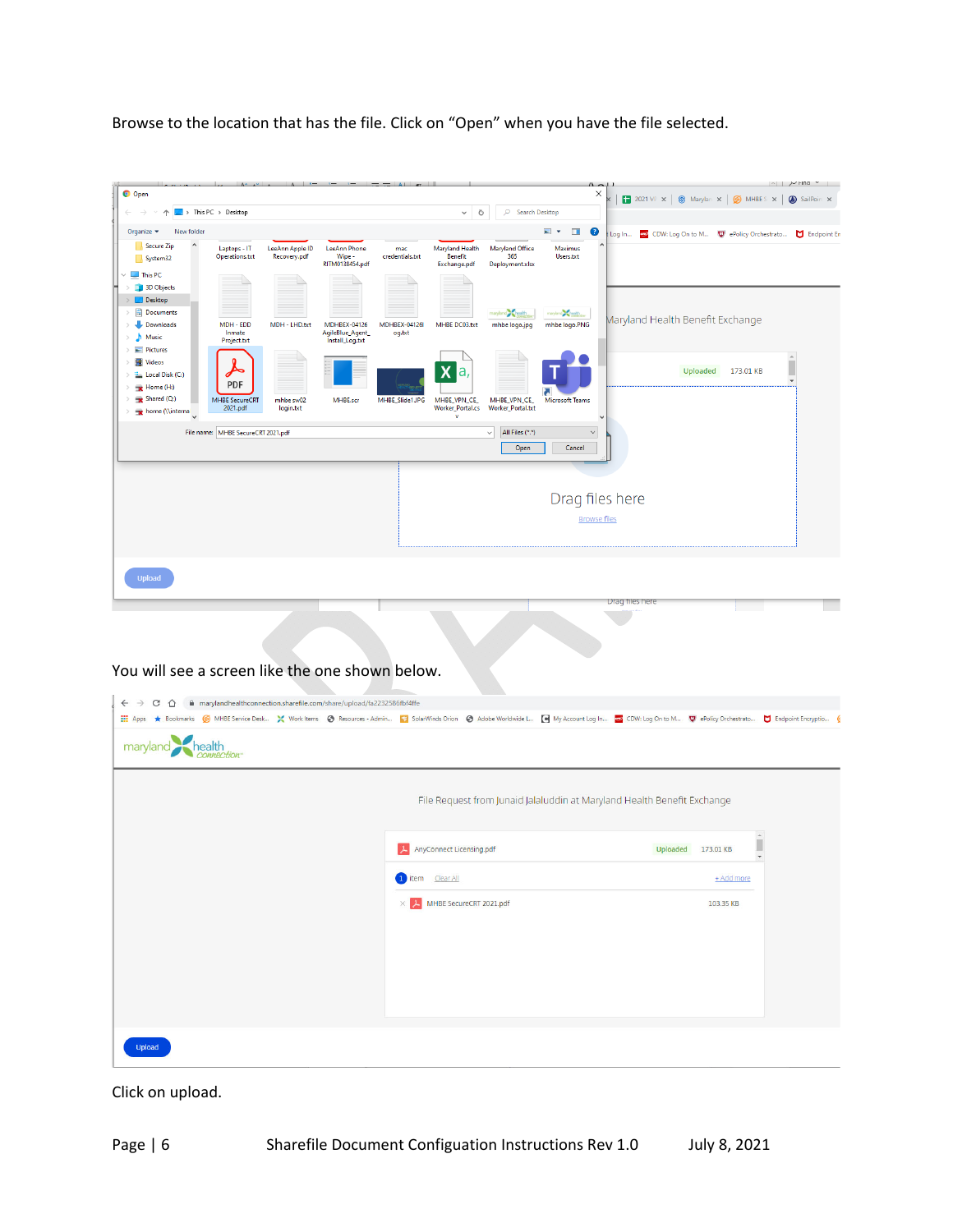You will see a screen like the one shown below.

| maryland health                                                                     |                                                                         |        |          |                                                                                                                        |           |
|-------------------------------------------------------------------------------------|-------------------------------------------------------------------------|--------|----------|------------------------------------------------------------------------------------------------------------------------|-----------|
|                                                                                     | File Request from Junaid Jalaluddin at Maryland Health Benefit Exchange |        |          |                                                                                                                        |           |
|                                                                                     | AnyConnect Licensing.pdf<br>MHBE SecureCRT 2021.pdf                     |        |          | Uploaded 173.01 KB<br>$-0$ %    $\times$                                                                               |           |
|                                                                                     |                                                                         |        |          |                                                                                                                        |           |
|                                                                                     |                                                                         |        |          |                                                                                                                        |           |
| Cancel<br>Pause                                                                     |                                                                         |        |          |                                                                                                                        |           |
|                                                                                     |                                                                         |        |          |                                                                                                                        |           |
| The folder will show the file shown that has been uploaded.                         |                                                                         |        |          |                                                                                                                        |           |
|                                                                                     |                                                                         |        |          |                                                                                                                        |           |
| Shared Folders > Bid Received                                                       |                                                                         |        |          |                                                                                                                        |           |
| <b>Bid Received</b><br>More Options                                                 |                                                                         |        |          |                                                                                                                        |           |
| □ Items in this Folder<br>2* People on this Folder                                  |                                                                         |        |          |                                                                                                                        |           |
|                                                                                     |                                                                         |        |          |                                                                                                                        |           |
| Name A<br>П                                                                         |                                                                         | Size   | Uploaded | Creator                                                                                                                | 言田        |
| Corticon Maintenance Renewal - BPM024481<br>П<br>53                                 |                                                                         | 276 KB | 6/3/21   | H. Procurement                                                                                                         |           |
| Oracle Java SE Subscription - BPM024551<br>п<br>$\vec{\mathbb{Z}}$<br><b>The Co</b> |                                                                         | 0B     | 2:18 PM  | R. Glasgow                                                                                                             | <b>In</b> |
|                                                                                     |                                                                         |        |          | Email me when a file is: $\boxed{\checkmark}$ Downloaded from this folder $\boxed{\checkmark}$ Uploaded to this folder |           |
|                                                                                     |                                                                         |        |          |                                                                                                                        |           |
|                                                                                     |                                                                         |        |          |                                                                                                                        |           |